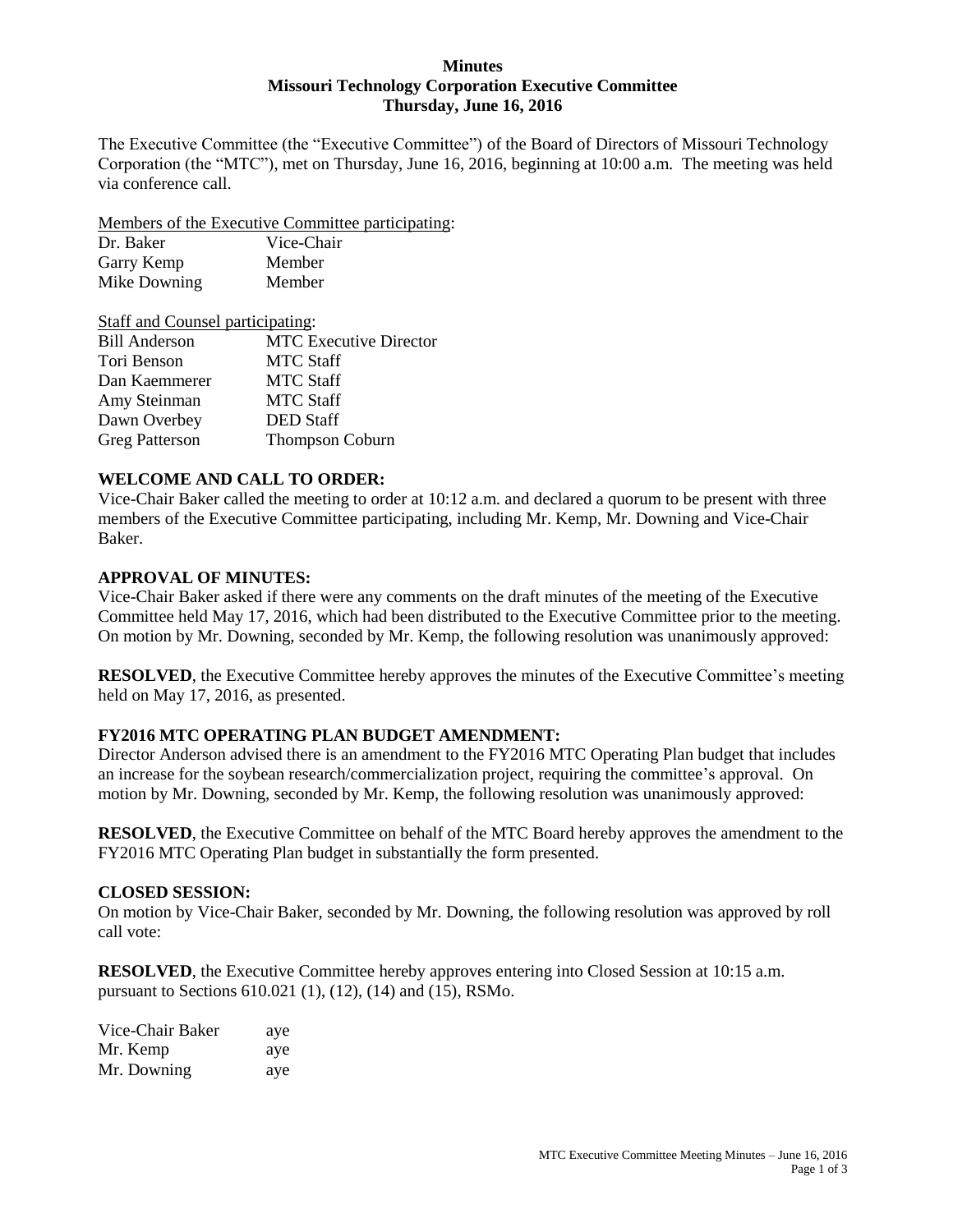On motion by Vice-Chair Baker, seconded by Mr. Downing, the following resolution was approved by roll call vote:

**RESOLVED**, the Executive Committee approves reconvening from Closed Session at 10:21 p.m.

| Vice-Chair Baker | aye |
|------------------|-----|
| Mr. Kemp         | aye |
| Mr. Downing      | aye |

Vice-Chair Baker reported that the Executive Committee took no action in Closed Session after a discussion confined to the matters stated above.

# **IDEA FUND TRANSACTION DOCUMENTS:**

On motion by Mr. Kemp, seconded by Mr. Downing, the following resolutions were unanimously approved:

#### **Kypha Inc.**

**RESOLVED**, the Executive Committee on behalf of the MTC Board hereby approves the transaction documents for a convertible secured loan by MTC in an amount up to \$350,000 pursuant to Seed Capital Co-Investment Application 2016-18-002 (Kypha, Inc.) in substantially the form presented;

**FURTHER RESOLVED**, the Executive Committee on behalf of the MTC Board hereby authorizes the MTC Executive Director to execute and deliver on behalf of the MTC all documents relating to such loan on behalf of the MTC; and

**FURTHER RESOLVED**, the Executive Committee on behalf of the MTC Board hereby authorizes the MTC Executive Director on behalf of the MTC to negotiate, amend, and approve any and all agreements, documents or instruments and to take such other actions as may be required or desirable in connection with, or in furtherance of such loan.

#### **Systematic Revenue LLC (dba Hatchbuck)**

**RESOLVED**, the Executive Committee on behalf of the MTC Board hereby approves the transaction documents for an investment by MTC in the amount of \$250,000 to purchase Class A Units of Systematic Revenue LLC pursuant to Venture Capital Co-Investment Application 2016-18-001 (Systematic Revenue LLC dba Hatchbuck) in substantially the form presented;

**FURTHER RESOLVED**, the Executive Committee on behalf of the MTC Board hereby authorizes the MTC Executive Director to execute and deliver on behalf of the MTC all documents relating to such loan on behalf of the MTC; and

**FURTHER RESOLVED**, the Executive Committee on behalf of the MTC Board hereby authorizes the MTC Executive Director on behalf of the MTC to negotiate, amend, and approve any and all agreements, documents or instruments and to take such other actions as may be required or desirable in connection with, or in furtherance of such loan.

#### **SOYBEAN RESEARCH AND COMMERCIALIZATION GRANT AGREEMENT:**

On motion by Mr. Downing, seconded by Mr. Kemp, the following resolution was unanimously approved:

**RESOLVED**, the Executive Committee on behalf of the MTC Board hereby approves the Soybean Research and Commercialization Grant agreement for a grant to the Missouri Soybean Association in the amount of \$1,552,000 pursuant to proposal SOY 2016-01-001, in substantially the form presented; and